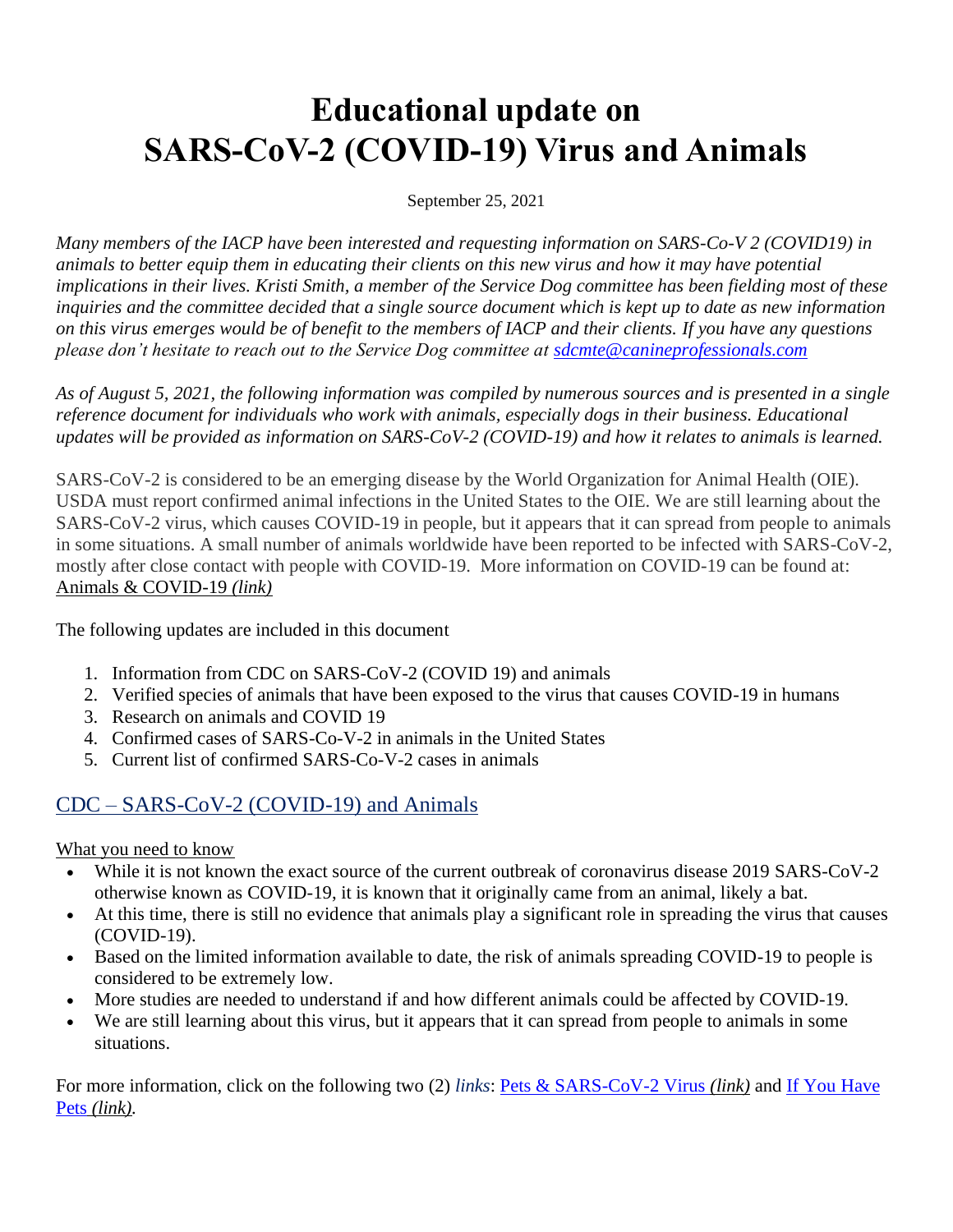Coronaviruses are a large family of viruses. Some coronaviruses cause cold-like illnesses in people, while others cause illness in certain types of animals, such as cattle, camels, and bats. Some coronaviruses, such as canine and feline coronaviruses, infect only animals and do not infect humans.

Some coronaviruses that infect animals can be spread to humans and then spread between people, but this is rare. This is what happened with the virus that caused the current outbreak of COVID-19, with the virus likely originating in bats. The first reported infections were linked to a live animal market, but the virus is now spreading from person to person.

The virus that causes COVID-19 spreads mainly from person to person through respiratory droplets from coughing, sneezing, and talking. Recent studies show that people who are infected but do not have symptoms likely also play a role in the spread of COVID-19. At this time, there is no evidence that animals play a significant role in spreading the virus that causes COVID-19. Based on the limited information available to date (9-25-2021), the risk of animals spreading COVID-19 to people is low. Studies continue to be ongoing and are necessary to understand how different animals can be affected by COVID-19 and the variants.

The first US case of an animal testing positive for COVID-19 was a tiger at a NY zoo. We are still learning about this virus, but it appears that it can spread from people to animals in some situations, especially after close contact with a person who is a carrier and asymptomatic or a person who is sick with COVID-19.

#### Verified species of animals that have been with the virus that causes COVID-19

We know that cats, dogs, and a few other types of animals can be infected with SARS-CoV-2 around the world, the virus that causes COVID-19, but we don't yet know all the animals that can get infected. There have been reports of animals being infected with the virus worldwide. See the WHO Animal Event link below for a list of types of animals and countries.

- A small number of pet cats and dogs have been reported to be infected with the virus in several countries, including the United States. Most of these pets became sick after contact with people with COVID-19.
- White Tailed Deer in Ohio infected with COVID-19 *(link)* These are the first deer confirmed with the SARS-CoV-2 virus worldwide, although earlier studies have shown both that deer can be experimentally infected with the virus and that some wild deer had antibodies to the virus.
- Gorillas in California Zoo *(link)* These are the first gorillas in the United States to be confirmed positive for SARS-CoV-2. These 3 gorillas have fully recovered, and the rest of the troop remained free of SARS- $CoV-2$ .
- Otters in Georgia *(link)* several Otters at an Aquarium in Georgia presented with coughing, sneezing, runny noses, and mild lethargy subsequently tested positive for SARS-CoV-2 in April 2021. All have fully recovered. They are the first confirmed cases in otters in the world.
- There have been reports of Big Cats getting upper respiratory infections that tested positive for SARS-CoV-2. Several lions and tigers *(link)* at a New York Zoo tested positive for SARS-CoV-2 after showing signs of respiratory illness. A puma in South Africa and Tigers in a Tennessee Zoo *(link).* Public health officials believe these large cats became sick after being exposed to zoo employees who were infected with SARS-CoV-2. **All these large cats have fully recovered**. Snow Leopards in Kentucky *(link)* Several Snow Leopards in a Kentucky zoo tested positive – it is suspected that they acquired SARS-CoV-2 from asymptomatic staff despite precautions taken by the zoo. A Cougar in Texas *(link)* and a Tiger in a Wild Animal Exhibitor in Texas tested positive after exposure to a volunteer that tested positive for COVID-19.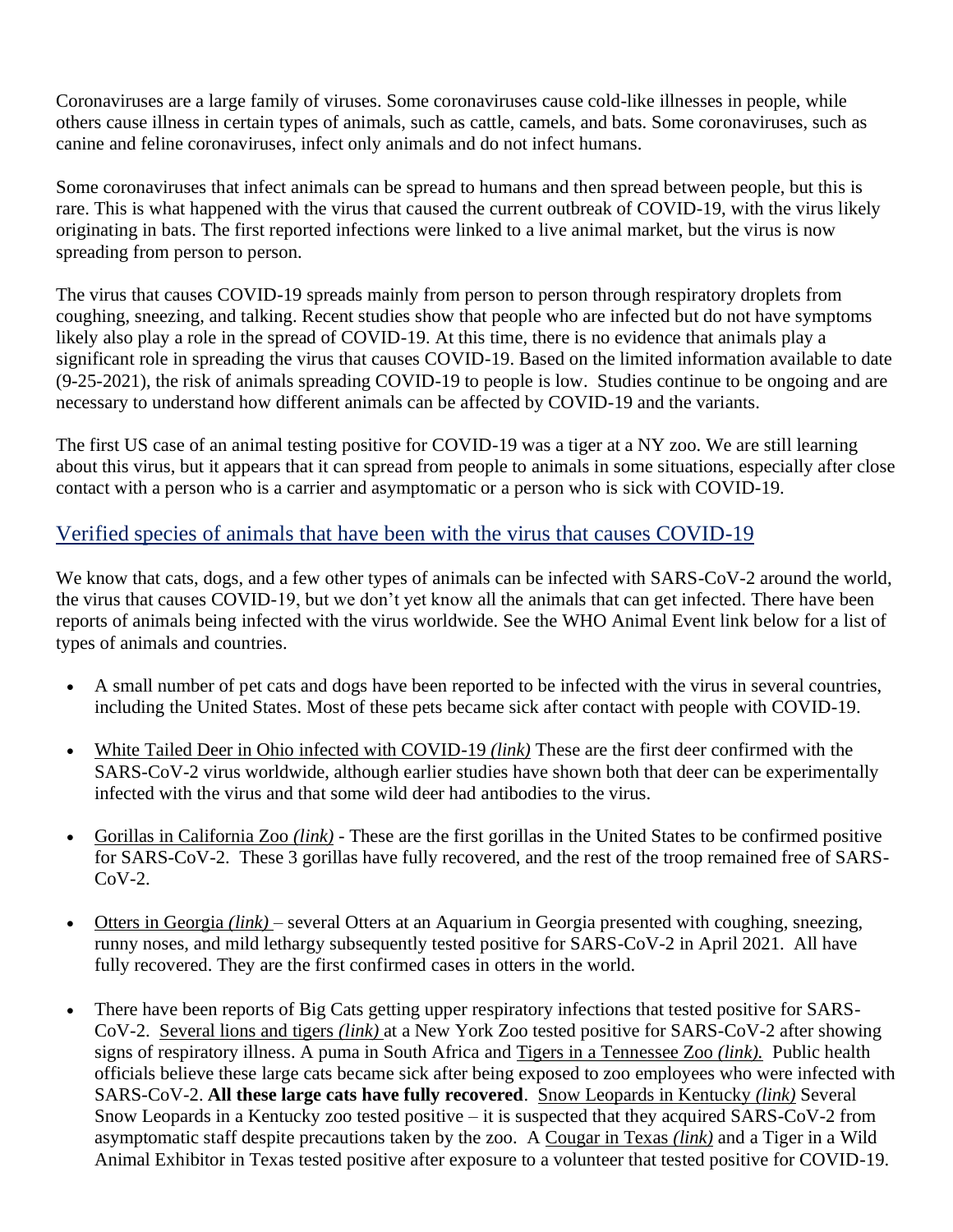All have or are expected to fully recover. On July 29, 2021, 2 Snow Leopards and an Amur Leopard *(link)*at San Diego Zoo test positive or are suspected of being positive for SARS-CoV-2.

- SARS-CoV-2 has been reported in mink (which are closely related to ferrets) and other mustelids, some that appear healthy on multiple farms in the Netherlands, Denmark, Spain, and the United States *(link).*
	- o SARS-CoV-2 infection in farmed mink has been characterized by respiratory disease and an increased mortality rate.
	- o Because some workers on these farms had symptoms of COVID-19, it is likely that infected farm workers were the source of the mink infections. There is concern that once the virus is introduced on a farm, spread can occur between Mink as well as from mink to other animals on the farm, including dogs and cats. Some farm cats and dogs on mink farms in Europe also tested positive for SARS-CoV-2, suggesting they had been exposed to the virus.
	- o Currently, there is no evidence that animals play a significant role in the spread of SARS-CoV-2 to people. However, reports from infected mink farms in the Netherlands suggest that in these environments there is the possibility for spread of SARS-CoV-2 from mink to humans.
	- Worker safety is critical to protect people and animals on mink farms. Mink farm workers with suspected or confirmed COVID-19 should avoid contact with animals, including mink, and should follow available guidance for farmed mink and other mustelids to avoid introducing SARS-CoV-2 to mink on farms.
	- Guidance developed collaboratively by the U.S. Department of Agriculture (USDA), CDC, and state animal and public health partners using a One Health approach is available to protect worker and animal health:
		- o Prevent Introduction of SARS-CoV-2 on Mink Farms::Interim SARS-CoV-2 Guidance and Recommendations for Farmed Mink and Other Mustelids (*link*) Response and Containment Guidelines, USDA Guidance for Managing Farmed Mink (*link*)
	- CDC deployed One Health teams to multiple states to support state and local departments of health and agriculture, federal partners, and others in conducting on-farm investigations into people and multiple animal species with SARS-CoV-2 infection. As part of these investigations, the teams collected samples from animals on the farms and from people working on mink farms and in surrounding communities. CDC and USDA are collaborating to test and analyze these samples to better understand how SARS-CoV-2 can spread among mink, other animals, and people, as well as genetic variations of the virus. These investigations are ongoing and more information will be shared as it becomes available.
	- CDC is aware of reports of a new strain of SARS-CoV-2 virus in mink in Denmark that is also present in the local human population. Based on reports from Denmark, it appears that mink became infected after exposure to people infected with the virus, and the virus then mutated and spread from mink back to humans. This new strain, called "Cluster 5," has not been seen before and is made up of five mutations.
		- o Of mink and human samples tested so far in the United States, none have contained all the mutations that make up the Cluster 5 strain.
		- o Currently in the United States, there is no evidence of SARS-CoV-2 spreading from mink to people, but investigations are ongoing. More information will be shared when it becomes available.

WHO, CDC, USDA, and state public health and animal health officials are working in some states to conduct active surveillance of SARS-CoV-2 in pets, including cats, dogs, and other small mammals, that had contact with a person with COVID-19. These animals are being tested for SARS-CoV-2 infection and tested to see whether the pet develops antibodies to the virus. This work is being done to help us better understand how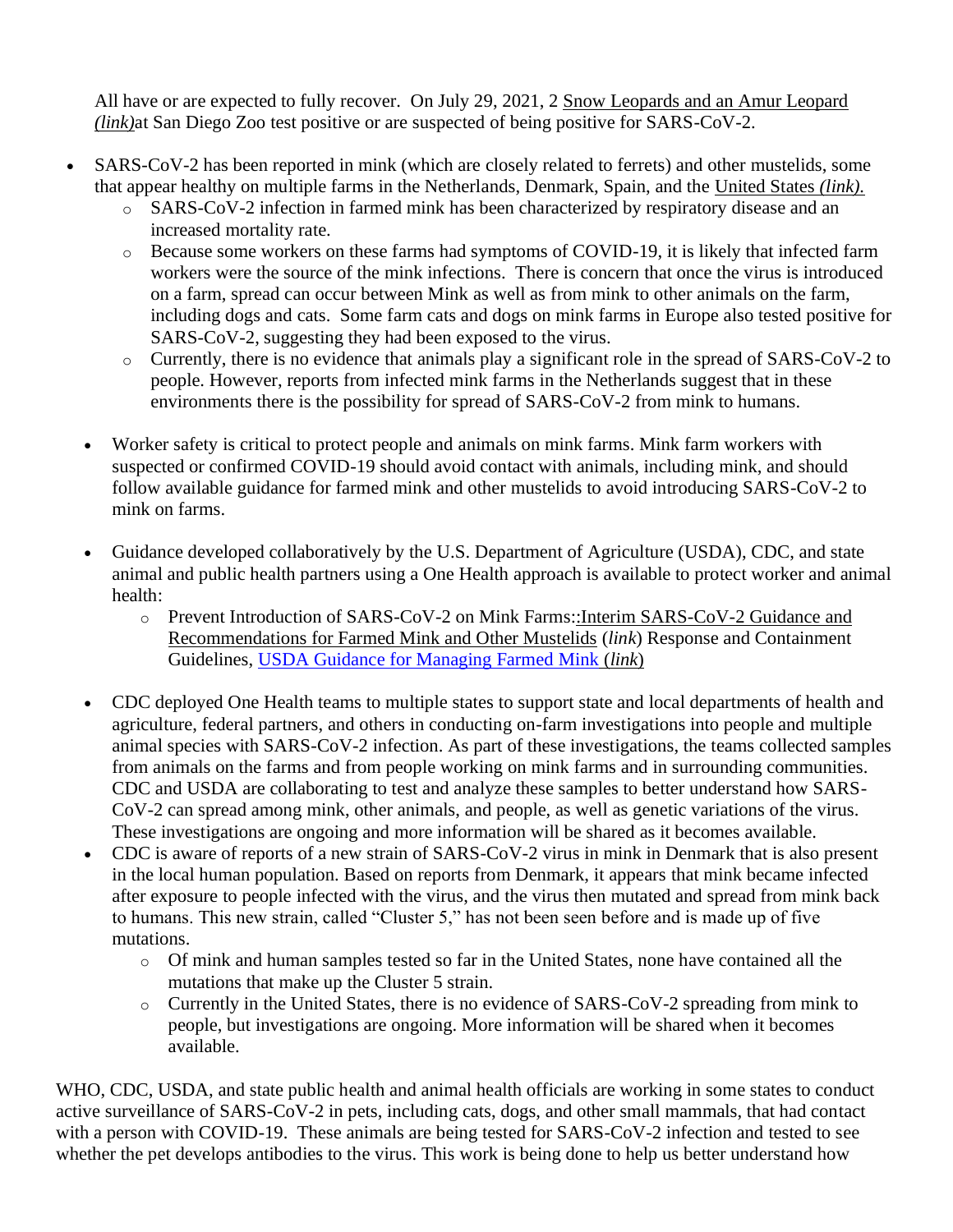common SARS-CoV-2 infection might be in pets as well as the possible role of pets in the spread of this virus. The WHO has an Animal Event *(link)* section that has relevant data worldwide regarding cases of SARS-CoV-2 in animals.

The U.S. Department of Agriculture (USDA) maintains a list *(link)* of all animals with confirmed infections with SARS-CoV-2 in the United States.

#### Research on animals and COVID-19

Many studies have been done and are currently ongoing to learn more about how this virus can affect different animals.

Research on SARS-Cov-2 in animals is limited, but studies are currently underway to learn more about how this virus can affect different animals.

- Recent experimental research shows that cats, dogs, ferrets, fruit bats, hamsters, and tree shrews can become infected with the virus. Cats, ferrets, fruit bats, and hamsters can also spread the infection to other animals of the same species in laboratory settings.
- Data from studies suggest that dogs can get infected but might not spread the virus to other dogs as easily as cats and ferrets can spread the virus to other animals of the same species.
- A number of studies have investigated non-human primates as models for human infection. Rhesus macaques, cynomolgus macaques, Grivets, and common marmosets can become infected SARS-CoV-2 and become sick in a laboratory setting.
- Mice, pigs, chickens, and ducks do not seem to become infected or spread the infection based on results from these studies.

These findings were based on a small number of animals, and do not show whether animals can spread infection to people. More studies are needed to understand if and how different animals could be affected by COVID-19.

CDC, USDA, state public health and animal health officials, and academic partners are working in some states to conduct active surveillance of SARS-CoV-2 in pets, including cats, dogs, and other small mammals that had contact with a person with COVID-19. These animals are being tested for SARS-CoV-2 infection and also tested to see whether the pet develops antibodies to this virus. This work is being done to help us better understand how common SARS-CoV-2 infection might be in pets as well as the possible role of pets in the spread of this virus.

Zoetis a global animal health company that develops and manufactures medicines, vaccines and diagnostic products for animals has been working to develop a vaccine for SARS-CoV-2 for animals. On July 2, 2021, Zoetis announced that it is donating more than 11,000 doses of its experimental COVID-19 vaccine *(link)* to protect the health and well-being of more than 100 mammalian species living in Zoos, sanctuaries, conservatories, academic institutions and governmental organizations located in 27 states across the US. The United States Department of Agriculture (USDA) along with the appropriate State Veterinarians have authorized experimental use on a case-by-case basis.

#### Confirmed cases of SARS-CoV-2 in Animals in the United States

As of September 25, 2021, at least 87 dogs and 97 cats in the U.S. have been confirmed to be infected with the SARS-CoV-2 virus. According to the Journal of the American Veterinary Medical Association (JAVMA), pets in Alabama, Arizona, Arkansas, California, Connecticut, Florida, Georgia, Idaho, Illinois, Indiana, Iowa,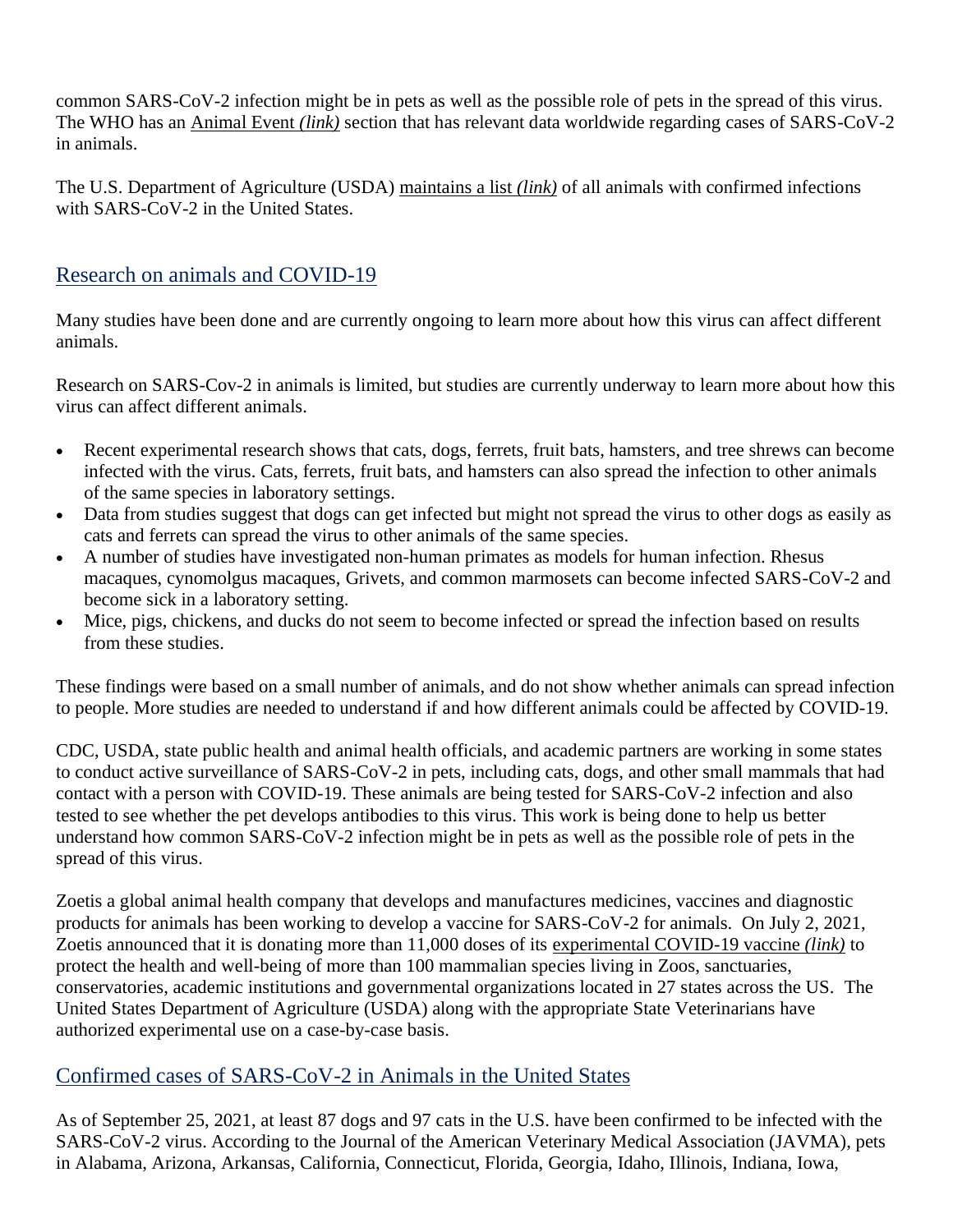Kansas, Kentucky, Louisiana, Maryland, Minnesota, Mississippi, Montana, New Jersey, New York, North Carolina, Pennsylvania, South Carolina, Tennessee, Texas, Utah, Virginia, Wisconsin, and Washington have been confirmed as infected with the SARS-CoV-2 virus with each of the animals exposed to people with known or likely infections, according to the U.S. Department of Agriculture.

The World Organization for Animal Health, APHIS officials have released some case information on several of the early cases of animals testing positive for the SARS-CoV-2 Virus.

- 1. APHIS Officials said a dog in Arizona tested positive after showing signs of respiratory disease, but recovered. It is unknown if the respiratory disease was a result of the SARS-CoV-2 virus.
- 2. In an article by Greg Cima published in JAVMA on August 12, a veterinarian in California saw an 11 year-old male cat in late June for signs of respiratory difficulty and found the cat had hypertrophic cardiomyopathy. It died the following day, according to California Department of Health officials. A second cat lived in the same home without clinical signs of illness.
- 3. The Texas Animal Health Commission reported a veterinarian having requested testing of a 2-year-old dog for SARS-CoV-2 as a precaution because its owners had confirmed infections. The dog tested positive but was healthy as of July 8.
- 4. Additional reporting by Mr. Cima states that the Georgia Department of Public Health found SARS-CoV-2 infection in a 6-year-old dog after it developed neurologic illness. It was euthanized days later, but it was diagnosed with a progressive neurological illness from another condition. A second dog from the same home lacked signs of illness, and health authorities were waiting for results of testing on that dog. The report also says that, in July, health authorities reported finding virus-neutralizing antibodies in four cats and two dogs in Utah, two dogs in Wisconsin, and one dog in North Carolina. Mr. Cima goes on to say that APHIS officials have been tracking infections in animals, starting with April's infections among ill tigers and lions at the Bronx Zoo in New York City. The other infected animals were two cats and four dogs in New York state and one cat each in Illinois and Minnesota. He also reported that according to Dr. Ryan M. Wallace, veterinary epidemiologist for the Centers for Disease Control and Prevention and member of the agency's One Health Working Group, the CDC helped state agencies investigate reports this summer of SARS-CoV-2–infected pets with severe illness, and all of those animals had severe underlying conditions. The dog in Georgia with neurologic abnormalities, for example, had a brain tumor found during necropsy. SARS-CoV-2 infections were not identified as the cause of death for those animals, although it's difficult to determine whether the virus could have contributed to their illnesses. Mr. Cima's article cites Dr. Wallace as saying that studies of experimental infections in dogs and cats so far have involved small sample sizes, typically comprised of young and healthy animals, but that the infections in those studies tended to result in few clinical signs of illness. Dr. Wallace stated that most pets with confirmed infections also have required little veterinarian intervention.

The updated table below lists cases of SAR-CoV-2 (the virus that causes COVID-19 in humans) in animals that have been confirmed by USDA's National Veterinary Services Laboratories. Only the first animal of a species at a single facility, home or location will be reported in the table. Confirmed cases of SARS-CoV-2 in Animals in the United States. These links will give you an Overview of Cases *(link)* and Cases List *(link)*

Document compiled and created by IACP Service Dog Committee member Kristi Smith IACP P#2071